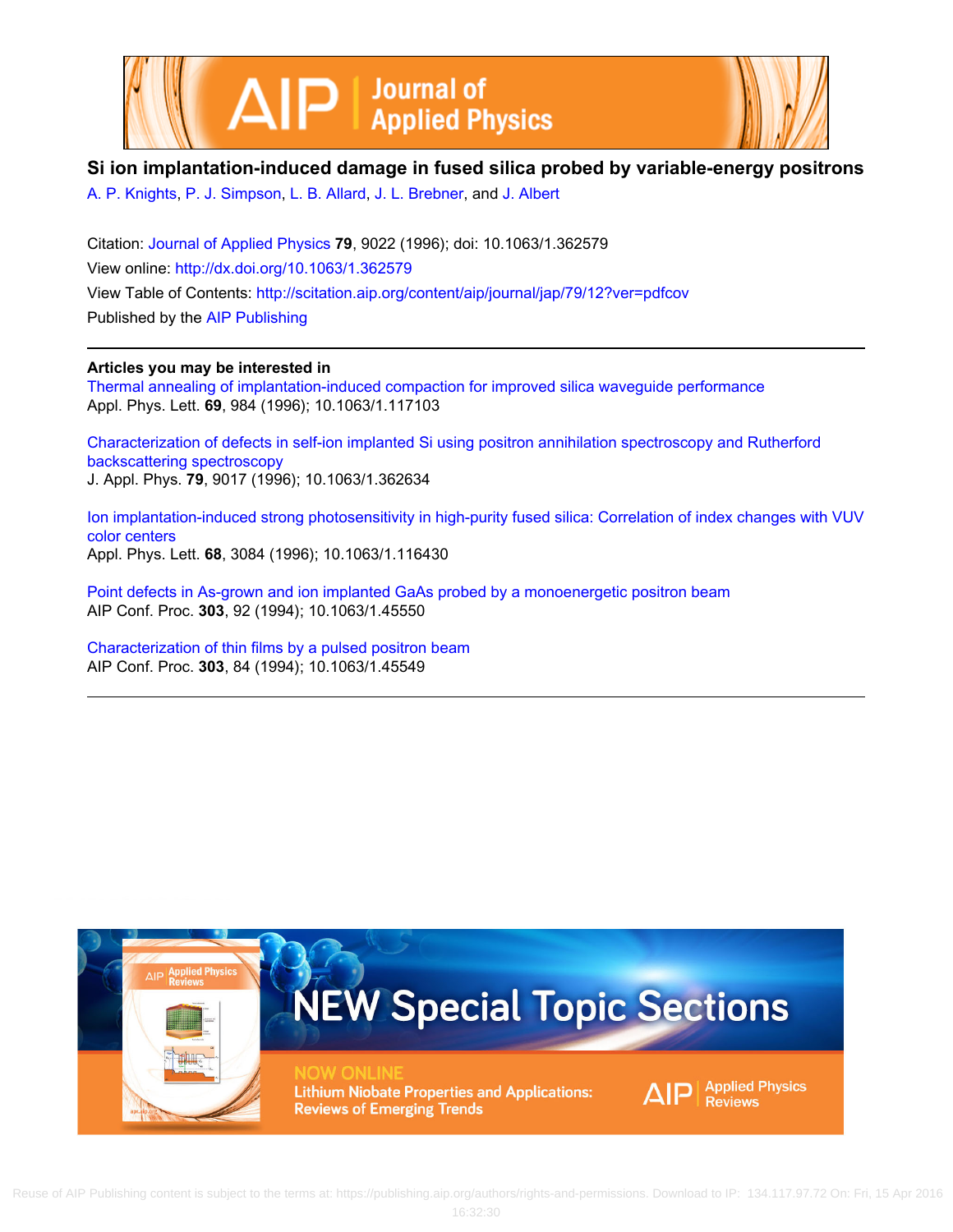# **Si ion implantation-induced damage in fused silica probed by variableenergy positrons**

A. P. Knights and P. J. Simpson

*Department of Physics, The University of Western Ontario, London, Ontario, N6A 3K7 Canada*

L. B. Allard and J. L. Brebner

Groupe de recherche en Physique et Technologie des Couches Minces, Département de Physique, *Universite´ de Montre´al, Que´bec, H3C 3J7 Canada*

J. Albert

*Communications Research Center, P.O. Box 11490, Station H, Ottawa, Ontario, K2H 8S2 Canada*

(Received 21 November 1995; accepted for publication 29 February 1996)

Samples of synthetic fused silica have been implanted at room temperature with silicon ions of energy 1.5 MeV. Fluences ranged from  $10^{11}$  to  $10^{13}$  cm<sup>-2</sup>. Samples were probed using variable-energy positron annihilation spectroscopy. The Doppler-broadening *S* parameter corresponding to the implanted region decreased with increasing fluence and saturated at a fluence of  $10^{13}$  cm<sup>-2</sup>. It is shown that the decrease in the *S* parameter is due to the suppression of positronium (Ps) which is formed in the preimplanted material, due to the competing process of implantation-induced trapping of positrons. In order to satisfactorily model the positron data it was necessary to account for positron trapping due to defects created by both electronic and nuclear stopping of the implanted ions. Annealing of the  $10^{13}$  cm<sup>-2</sup> sample resulted in measurable recovery of the preimplanted *S* parameter spectrum at 350 °C and complete recovery to the preimplanted condition at 600 °C. Volume compaction was also observed after implantation. Upon annealing, the compaction was seen to decrease by 75%. © *1996 American Institute of Physics.*  $[50021-8979(96)07811-5]$ 

## **I. INTRODUCTION**

Near-surface optical photosensitive waveguides can be created in fused silica substrates by subjecting them to highenergy ion irradiation.<sup>1,2</sup> The defects and color centers created by this ion implantation can be useful in technological applications<sup>3,4</sup> but a clear understanding of their nature and of their response to UV light is still lacking.

Variable-energy positron annihilation spectroscopy (PAS) has been shown to be an excellent technique for probing near surface defects induced by ion irradiation.<sup>5,6</sup> Specifically, irradiated  $SiO<sub>2</sub>$ -based samples have been studied using PAS on several occasions.<sup>7–11</sup> Fujinami and Chilton<sup>7</sup> investigated the effect of boron implantation of  $SiO<sub>2</sub>$  and by a process of elimination reduced the possible positron trapping sites to a choice between the nonbridging oxygen hole center (NBOHC), peroxy radicals, and dissolved oxygen. They followed this work by studying excimer-laser-induced trapping in various types of thin  $SiO<sub>2</sub>$  films, proposing that the most significant positron trap was the NBOHC.<sup>9</sup> Khatri *et al.*<sup>11</sup> examined the effect of both gamma-ray and x-ray irradiation of  $SiO<sub>2</sub>$  films on Si substrates; they also identified the NBOHC as a strong positron trapping site. Uedono *et al.*<sup>8</sup> used the positron lifetime technique<sup>5,12</sup> to observe the effect of 5 MeV electron radiation on vitreous  $SiO<sub>2</sub>$ . They found that the formation of positronium (the positron–electron bound state) within the bulk of the material was greatly reduced after irradiation. Hasegawa *et al.*<sup>10</sup> used both the positron lifetime technique and angular correlation of annihilation radiation (ACAR) to study neutron-irradiated silica glass. They also found that the probability of Ps formation decreased dramatically after irradiation, however, upon heating to  $\sim$  600 °C the Ps signal returned to its preirradiation level. They proposed that in this case the neutron-irradiationinduced positron trapping sites were the  $E<sup>′</sup>$  center and the peroxy radical.

The growing body of work on  $SiO<sub>2</sub>$  using the PAS technique is enabling the development of a firm understanding of positron behavior in  $SiO<sub>2</sub>$  materials. The work presented here attempts to use the results of variable-energy PAS in conjunction with knowledge gained from previous studies to further identify positron trapping sites, to construct a depth profile of implantation-induced defects, to estimate absolute defect concentrations in Si-implanted fused silica, and to determine the annealing characteristics of the positron trapping defects. The PAS results are correlated with results of previous and ongoing optical measurements.

#### **II. EXPERIMENT**

#### **A. Sample implantation and photobleaching**

High-purity synthetic fused silica substrates (Suprasil-2, Heraeus Amersil, Inc.) were irradiated at room temperature in a vacuum of  $10^{-6}$  Torr with 1.5 MeV  $Si<sup>+</sup>$  ions. The ion beam had a diameter of 3 mm and was scanned over an area of either 1 or 4  $\text{cm}^2$  on the sample surface. The beam current was between 10 and 30 nA, permitting uniform low-dosage implantation in the range  $10^{11}$  to  $10^{13}$  ions cm<sup>-2</sup>. Preirradiation OH concentrations were quoted by the manufacturer to be between 900 and 1200 ppm. The samples were  $0.5$  mm thick and offered a surface of a few cm<sup>2</sup>. The photobleaching of the irradiated samples was carried out using a Lumonics EX-500 excimer laser emitting 20 ns laser pulses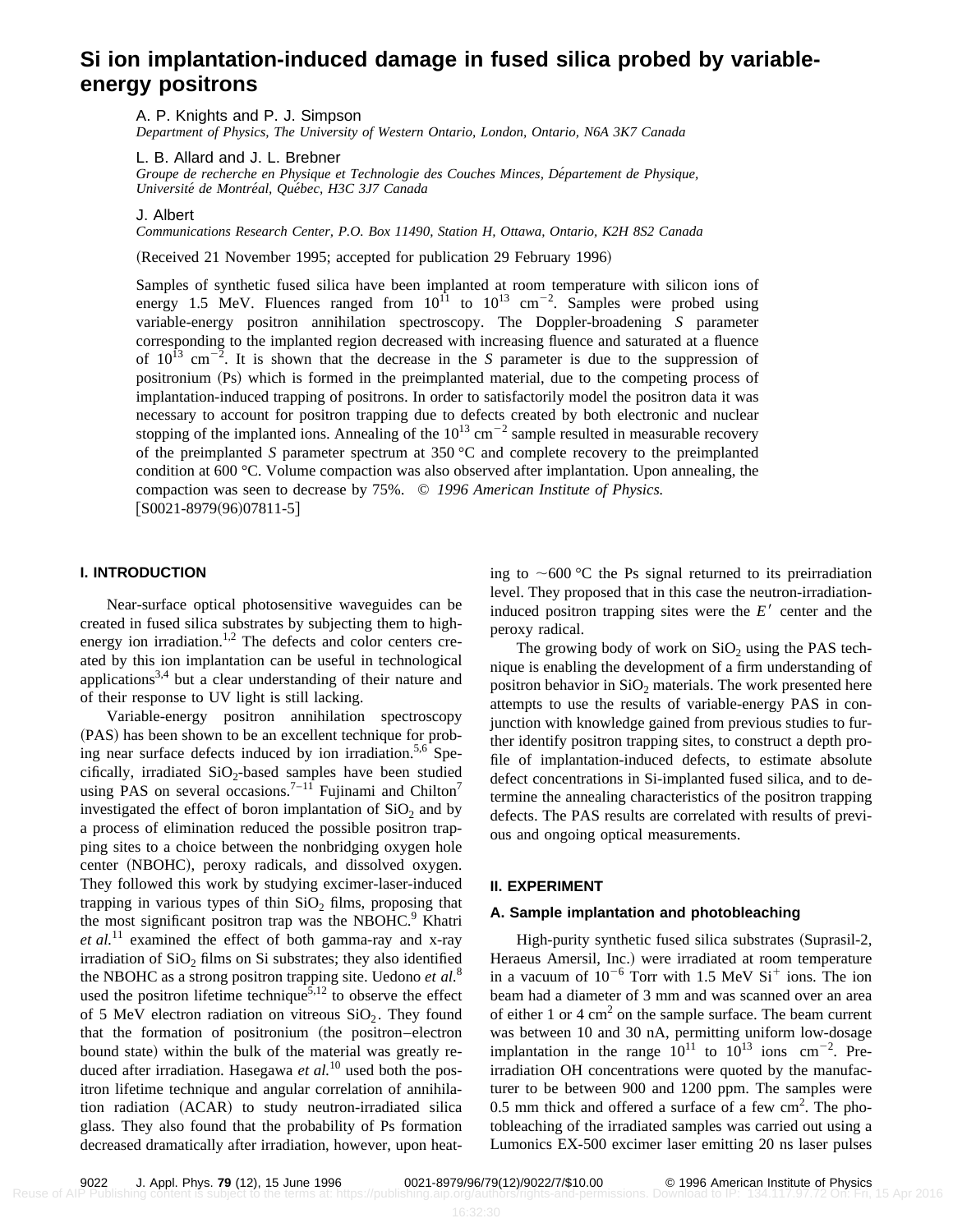from an ArF gas mixture  $(193 \text{ nm}, 6.4 \text{ eV})$ . The energy density of the laser beam was 83 mJ cm<sup>-2</sup> per pulse with 300 laser pulses delivered resulting in a total of  $24$  J cm<sup>-2</sup>.

## **B. Positron annihilation spectroscopy**

The University of Western Ontario slow-positron-beam facility has been described elsewhere.<sup>13</sup> Monoenergetic positrons in the energy range 0.3–60 keV are implanted into the sample. In penetrating the solid the positrons lose energy sample. In penetrating the solid the positrons lose energy<br>rapidly, thermalizing in  $\sim$ 10 ps. The mean depth  $\overline{z}$  (Å) of implantation into the sample may be varied by changing the incident beam energy  $E$  (keV),

$$
\overline{z} = (400/\rho)E^n,\tag{1}
$$

where  $\rho$  is the density of the solid (g cm<sup>-3</sup>) and *n* is a constant deduced empirically to be  $n=1.6$ .<sup>14</sup> The depth distribution of thermalized positrons is broad and asymmetric. It can be described by a Makhovian distribution,

$$
P(z) = (mz^{m-1}/z_0^m) \exp[-(z/z_0)^m]
$$
 (2)

with

$$
z_0 = \overline{z} \overline{I} \left[ (1/m) + 1 \right],\tag{3}
$$

where  $m=2.0$ .<sup>14</sup>

The depth at which positrons annihilate is not only determined by this broad implantation profile but also by the diffusion that occurs after the positron has thermalized. Thermal positrons diffuse in a defect-free crystalline solid for  $\sim$ 200 ps before annihilating. In the presence of defects the number of freely diffusing positrons decreases at a rate  $\lambda_{\text{eff}}$ ,

$$
\lambda_{\text{eff}} = \lambda_f + \nu C, \tag{4}
$$

where  $\lambda_f$  is the "free" annihilation rate in the bulk of the solid  $(4.2\times10^9 \text{ s}^{-1}$  for silica<sup>15</sup>),  $\nu$  the specific trapping rate of the defects  $(s^{-1})$ , and *C* the (fractional) concentration of defects, i.e.,  $\nu C$  represents trapping to defects. The specific trapping rate for monovacancies in silicon is  $3 \times 10^{14}$  s<sup>-1.16</sup> Using these values one can estimate the limits of sensitivity of the technique: for  $C=4\times10^{-7}$ , 5% of positrons will be trapped, and for  $C=1.5\times10^{-4}$  the number trapped becomes 95%. Positrons can be reemitted from the solid into the vacuum in the case that the surface is clean, however for the more usual case (including this study) the surface is an efficient positron trap.

Positron annihilation results in the emission of  $\gamma$  radiation. The 511 keV annihilation energy peak is Doppler broadened due to the momentum of the participating electrons. Generally, positrons annihilating in different electronic environments give different degrees of broadening which can be measured using high-resolution solid-state detectors.

In the present work,  $\gamma$ -ray spectra were collected with an intrinsic Ge detector of  $\sim$ 210 cm<sup>3</sup> volume and 1.3 keV resolution (at 511 keV), and analyzed using the  $S$  parameter, defined as the number of counts in the central region of the annihilation peak  $(510.27-511.73 \text{ keV})$  divided by the total counts in the peak  $(504.5–517.5 \text{ keV})$ . The *S* parameter curves are then normalized by dividing the *S* values by the value obtained from the unirradiated bulk material. Typically, annihilation of positrons trapped by vacancy-type defects results in an increased *S* parameter, because the trapped positron resides further from the (repulsive) ion cores than a positron in the undefected bulk material. This results in fewer annihilations with high-momentum core electrons, reduced Doppler broadening, and a narrower annihilation line.

The *S* parameter versus positron energy data are analyzed using the program POSTRAP5,<sup>17</sup> which calculates the implantation profile and then solves the positron diffusion equation taking into account the effect of defects and electric fields. POSTRAP5 calculates, for each incident positron energy *E*, the fractions  $F_d(E)$  of positrons which annihilate in defects, which annihilate from the freely diffusing state within the undefected bulk  $F_f(E)$ , and which annihilate at the surface  $F_s(E)$ , for a model of defects in the sample. The experimental line-shape parameter  $S(E)$  can then be fitted using the equation

$$
S(E) = S_s F_s(E) + S_f F_f(E) + S_d F_d(E)
$$
\n(5)

where  $S_s$ ,  $S_f$ , and  $S_d$  are the characteristic line-shape parameters for annihilating at the surface, in the bulk, and trapped at a defect, respectively.

In insulator materials containing large open volumes it is possible for a positron to become bound to an electron and exist in the hydrogenlike state, positronium (Ps). The singlet state (para-positronium) has a lifetime of  $\sim$ 125 ps and decays via two gamma rays of  $\sim$ 511 keV. Para-Ps decay results in a high *S* parameter due to the low center of mass motion of the Ps atom. The triplet state (ortho-positronium) has a much longer lifetime of  $\sim$ 142 ns and decays via three gamma rays with a continuous energy distribution extending from 0 to  $\sim$ 511 keV. The formation ratio of ortho- to para-Ps is 3:1. By monitoring the ratio of counts in the total annihilation energy spectrum compared to annihilations in the 511 keV peak only, it is possible to observe changes in the relative amount of *o*-Ps, the decay of *o*-Ps being the only positron annihilation mode producing unscattered gammarays with an energy less than those contained in the 511 keV photopeak. This is characterized by the *R* parameter, defined  $as^5$ 

$$
R = (T - P)/P, \tag{6}
$$

where  $T$  is the total integrated count rate in the annihilation spectrum and *P* is the integrated count rate of the annihilation photopeak. In practice we do not use the entire spectrum but instead use windows of  $360-527$  keV (total) and 490– 527 keV (peak) to monitor the change in  $o-Ps$  formation. Discarding the spectrum below 360 keV minimizes the effect of scattered radiation on the resulting data.

When *o*-Ps exists within the bulk of a material, ''pickoff'' annihilation is highly probable as a consequence of the relatively long lifetime of *o*-Ps. In this process the positron of the  $o$ -Ps atom undergoes  $2-\gamma$  annihilation in collision with a foreign electron having opposite spin. Therefore, although three times more *o*- than *p*-Ps is formed, the measured annihilation events resulting from *o*-Ps decay are only a small fraction of those measured from the decay of *p*-Ps. Pick-off greatly reduces the amount of 3-gamma annihilation observed from within the bulk. $^{12}$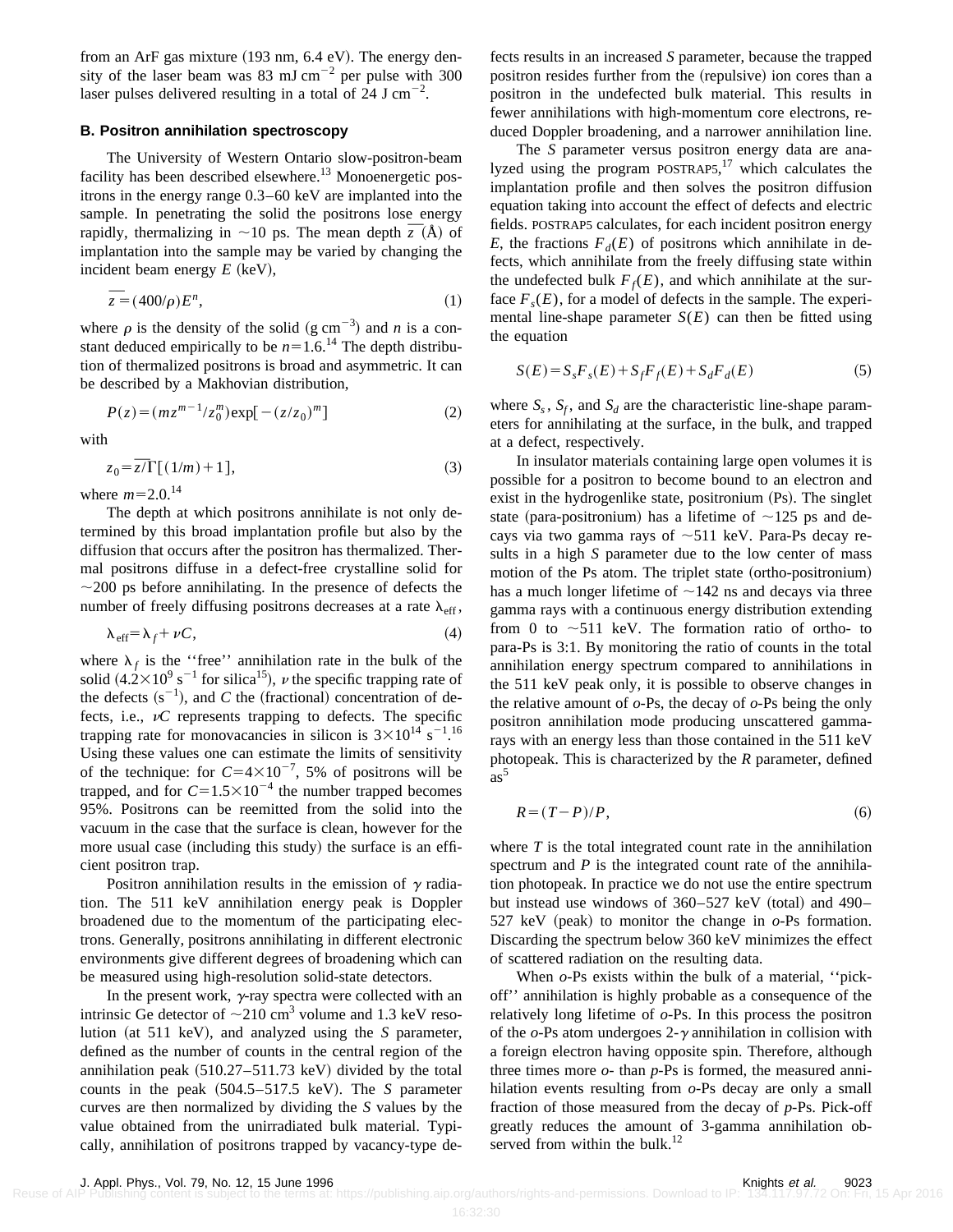

**TRIM** data Defect concentration (Arb) Defect profile from PAS  $2.0$  $2.5$  $0.0$  $0.5$  $1.0$  $1.5$ Depth  $(\mu m)$ 

FIG. 2. The defect distribution used to model the positron data in Fig. 1 is shown as a uniform block. The distributions of electronic and nuclear stopping defect types deduced from TRIM are shown as dotted and dashed lines, respectively. The sum of the defect types is plotted as the solid line. The defect profile used to model the position data in Fig. 3 after annealing to 450 °C is shown as the shaded uniform block, normalized to the distribution used to model the data from the unannealed samples.

FIG. 1. *S* parameter vs positron implantation energy (and mean positron implantation depth) for silica implanted with various fluences of 1.5 MeV Si ions. The symbols denote  $(①)$  unimplanted, and implanted at fluences of  $(①)$  $1 \times 10^{11}$ , ( $\blacksquare$ )  $1 \times 10^{12}$ , ( $\diamond$ )  $5 \times 10^{12}$ , and ( $\blacklozenge$ )  $1 \times 10^{13}$  ions cm<sup>-2</sup>. Also shown  $(\Box)$  are data obtained from the sample implanted with a fluence of  $1\times10^{12}$ ions  $cm^{-2}$  after photobleaching with an ArF laser. Solid lines show fits to the data obtained using the program POSTRAP5.

#### **C. Measurements of volume compaction**

One sample was irradiated to a dose of  $10^{13}$  cm<sup>-2</sup> through a steel contact mask comprising ten open rectangles thus producing alternating implanted and unimplanted regions. The height of the irradiation-induced step was measured by stylus profilometry (Dektak) and averaged over the ten steps. The measurements were carried out on the asimplanted sample and on the sample after subsequent anneals in a conventional furnace in an argon ambient.

## **III. RESULTS**

Figure 1 shows the *S* parameter versus positron energy (and mean positron implantation depth) curves for an unirradiated silica sample and for samples irradiated with 1.5 MeV  $Si<sup>+</sup>$  ions to fluences of  $1\times10^{11}$ ,  $1\times10^{12}$ ,  $5\times10^{12}$ , and  $1\times10^{13}$  $\text{cm}^{-2}$ . Fits to the experimental data obtained using the program POSTRAP5  $(Ref. 17)$  are shown as solid lines. Also shown in Fig. 1 is the *S* parameter curve for the  $1 \times 10^{12}$ ions  $\text{cm}^{-2}$  sample after photobleaching with an ArF excimer laser.

Figure 2 shows the defect density profile predicted by the program TRIM,<sup>18</sup> together with the profile used to model the positron *S* parameter data. Further explanation of these profiles is given below.

Figure 3 shows the results of isochronal annealing of a sample implanted to a fluence of  $1 \times 10^{13}$  cm<sup>-2</sup>. A fit to the data after annealing to a temperature of 450 °C is also plotted as a solid line.

Figure 4 is a plot of the % recovery compared to the value obtained for an unimplanted sample of the *S* and *R* parameters, for a positron energy of 6 keV. Also shown is the recovery of the measured step height at the boundary of



FIG. 3. *S* parameter vs positron implantation energy (and mean positron implantation depth) for a sample implanted at a fluence of  $(\triangle)$  1×10<sup>13</sup> ions  $\text{cm}^{-2}$ , and after annealing in isochronal stages at temperatures of (O) 350 °C,  $(\blacksquare)$  400 °C,  $(\square)$  450 °C,  $(\blacklozenge)$  500 °C, and  $(\Diamond)$  550 °C. Also shown  $(•)$  are equivalent data for an unimplanted sample. The data after annealing to 450 °C has been modeled using POSTRAP5, the result of which is shown as a solid line.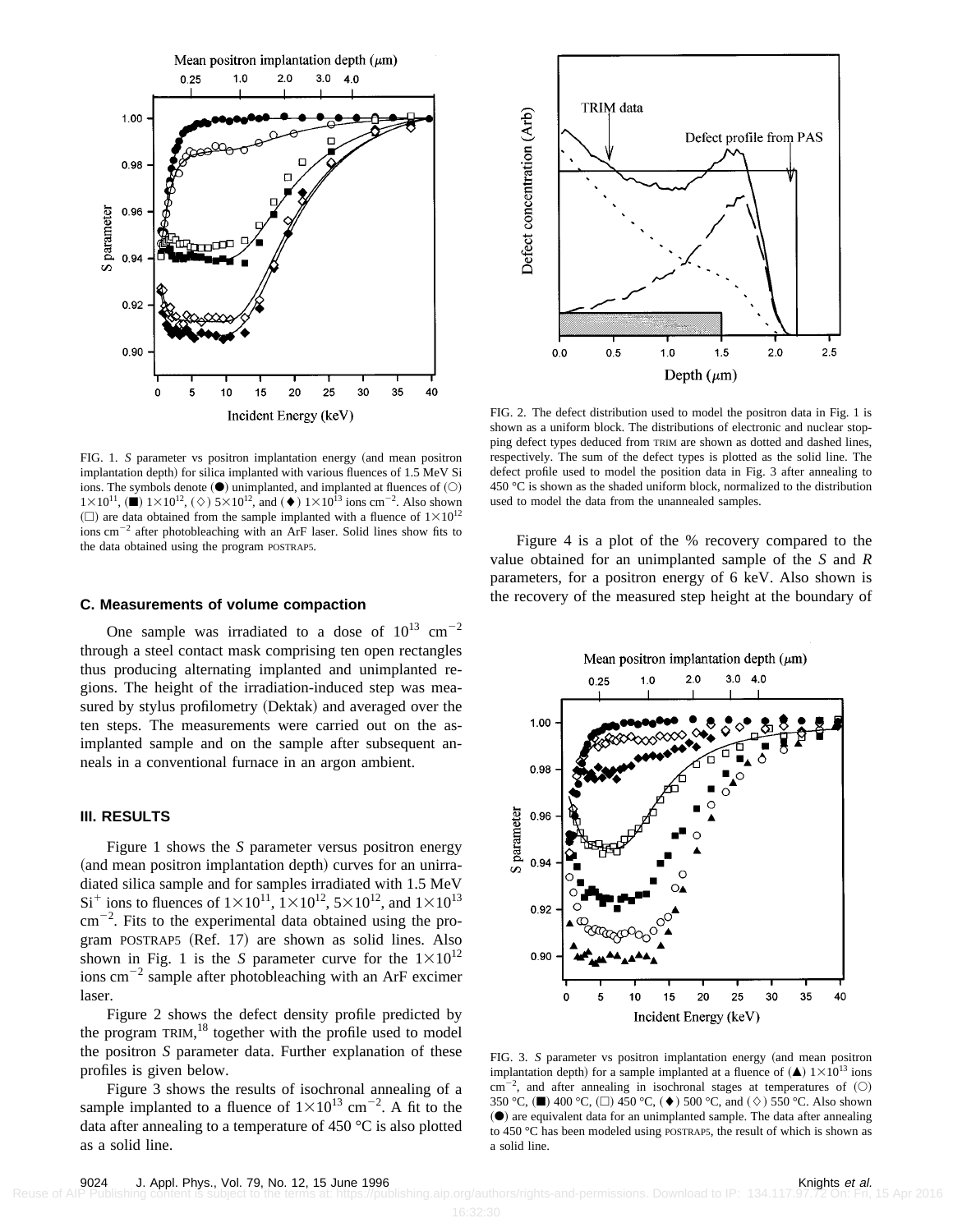

FIG. 4. Recovery toward the value obtained from the unimplanted sample vs annealing temperature for  $(\bullet)$  *S* and  $(\square)$  *R* parameters measured for a positron energy of 6 keV, and  $(O)$  step height of the boundary between implanted and unimplanted region, for a sample implanted to a fluence of  $1 \times 10^{13}$  ions cm<sup>-2</sup>. Numbers in brackets indicate the annealing time in seconds of the sample from which step height measurements were taken. Solid lines are guides to the eye only.

the implanted region versus temperature for the same sample. The *S* and *R* parameter data were obtained over a period of 5 h of continuous ramping of the temperature. The step height data were obtained by annealing in steps, the duration of which are indicated on the plot. Consistent measurements of step height made after shorter annealing times are not shown. The *R* parameter data have undergone a threepoint smoothing procedure.

The defect concentrations resulting from the fitting procedure performed on the data shown in Figs. 1 and 3 are summarized in Table I together with the initially-created defect concentrations and the average deposited energy density deduced from TRIM. 18

TABLE I. Summary of data. Measured defect concentrations  $\rm (cm^{-2})$  from positron annihilation results, and initially created defect concentrations from TRIM are shown. The defect concentrations quoted for the sample irradiated at a fluence of  $1\times10^{13}$  cm<sup>-2</sup> and marked with an asterisk are deduced from positron results after heating the sample to 450 °C. Also given is the average density of energy deposited by the ions in the implanted region.

| Fluence<br>$\rm (cm^{-2})$ | Defect<br>concentration<br>$\rm (cm^{-2})$<br>measured by<br><b>PAS</b> | Defect<br>production<br>concentration<br>$\rm (cm^{-2})$<br>deduced from<br><b>TRIM</b> | Average<br>deposited<br>energy density<br>$(keV cm-3)$ | $S_{\text{imp}}$ |
|----------------------------|-------------------------------------------------------------------------|-----------------------------------------------------------------------------------------|--------------------------------------------------------|------------------|
| $1 \times 10^{11}$         | $3.1 \times 10^{13}$                                                    | $1.2 \times 10^{15}$                                                                    | $7.5 \times 10^{17}$                                   | 0.986            |
| $1 \times 10^{12}$         | $3.1 \times 10^{14}$                                                    | $1.2 \times 10^{16}$                                                                    | $7.5 \times 10^{18}$                                   | 0.940            |
| $5 \times 10^{12}$         | $1.4 \times 10^{15}$                                                    | $6.0 \times 10^{16}$                                                                    | $3.75 \times 10^{19}$                                  | 0.914            |
| $1 \times 10^{13}$         | $2.8 \times 10^{15}$                                                    | $1.2 \times 10^{17}$                                                                    | $7.5 \times 10^{19}$                                   | 0.907            |
| $1 \times 10^{13*}$        | $1.1 \times 10^{14}$                                                    | .                                                                                       | .                                                      | 0.946            |

## **IV. DISCUSSION**

#### **A. S and R parameter response to Si ion implantation**

The *S* parameter curve obtained for the unimplanted sample shown in Fig. 1 exhibits a sharp rise from the surface *S* value  $S<sub>s</sub>$  of 0.945 to the normalized bulk *S* value  $S<sub>f</sub>$  at an incident energy of  $\sim$ 8 keV. The steep rise of this curve is indicative of a short positron diffusion length  $L_{+}$ . In this case a value of  $L_{+}$ =35 $\pm$ 5 nm can be deduced, which compares to a value of  $19.7 \pm 0.5$  nm quoted by Uedono *et al.*<sup>8</sup> for vitreous silica. Upon irradiation with 1.5 MeV Si ions, the *S* parameter corresponding to the implanted region  $S_{\text{imp}}$  is observed to decrease. A saturated value for *S*imp of 0.907 is obtained for an ion dose of  $1 \times 10^{13}$  cm<sup>-2</sup>. This corresponds to an average deposited energy density of  $7.5 \times 10^{19}$ keV cm<sup>-3</sup>. A similar reduction in *S* was observed by Fujinami and Chilton<sup>7</sup> for 100 keV boron-implanted  $SiO<sub>2</sub>$ , equivalent to  $2\times10^{20}$  keV cm<sup>-3</sup> of deposited energy. The shape of the *S* parameter curves for energies  $\langle \sim 4 \text{ keV} \rangle$  varies with ion fluence. This is an indication of positron diffusion from the implanted region to the sample surface. All the data were fit using the same surface parameter  $S_s$ , whereas *S*imp varies with fluence. It should be noted that although the *S* parameter measured for the lowest positron energies  $(\sim 400$ eV) varies with implant fluence, this should not be interpreted as a change in the surface condition. The change in *S* at 400 eV is due to a change in the fraction of positrons able to diffuse to the surface.

A large proportion of positrons incident upon  $SiO<sub>2</sub>$  form the positron–electron bound state, positronium (Ps), within the bulk.<sup>8</sup> This has been estimated by Dannefaer and  $\text{co-workers}^{15}$  to be as much as 80% for fused quartz. Decay of the short-lived singlet state, para-Ps, gives rise to a high *S* parameter value as a result of the relatively small center of mass momentum of the *p*-Ps atom. Suppression of the formation of Ps within the bulk of a sample would be expected to therefore result in a lowering of the measured *S* parameter. It is suggested that the ion irradiation creates defects within the material which prevent positrons from forming Ps, thus resulting in a reduced value for  $S_{\text{imp}}$ . Suppression of Ps formation has been reported in the cases of neutron, electron, and photon irradiation of  $SiO_2$ .<sup>8-10</sup>

This is further supported by the measurement of the  $3\gamma$ annihilation *R* parameter value. Although almost all of the long-lived, triplet state *o*-Ps formed in the bulk of a solid annihilates by pick-off, resulting in  $2\gamma$  annihilations, a small but detectable amount of  $3\gamma$  annihilation is observed from silica. The *R* parameter in the present study was observed to decrease with increasing radiation dose.

#### **B. Implantation-induced defect distribution**

The *S* parameter versus incident positron energy data in Fig. 1 have been modeled successfully using the program POSTRAP5.<sup>17</sup> A value for the defect *S* parameter  $S_d$  was obtained from the  $1\times10^{13}$  cm<sup>-2</sup> implanted sample assuming that in this case positron trapping has saturated, i.e., the concentration of defects is large enough to ensure that all positrons are trapped prior to annihilation and therefore the introduction of further trapping sites has no effect on the

Reuse of AIP Publishing content is subject to the terms at: https://publishing.aip.org/authors/rights-and-permissions. Download to IP: 134.117.97.72 On: Fri, 15 Apr 2016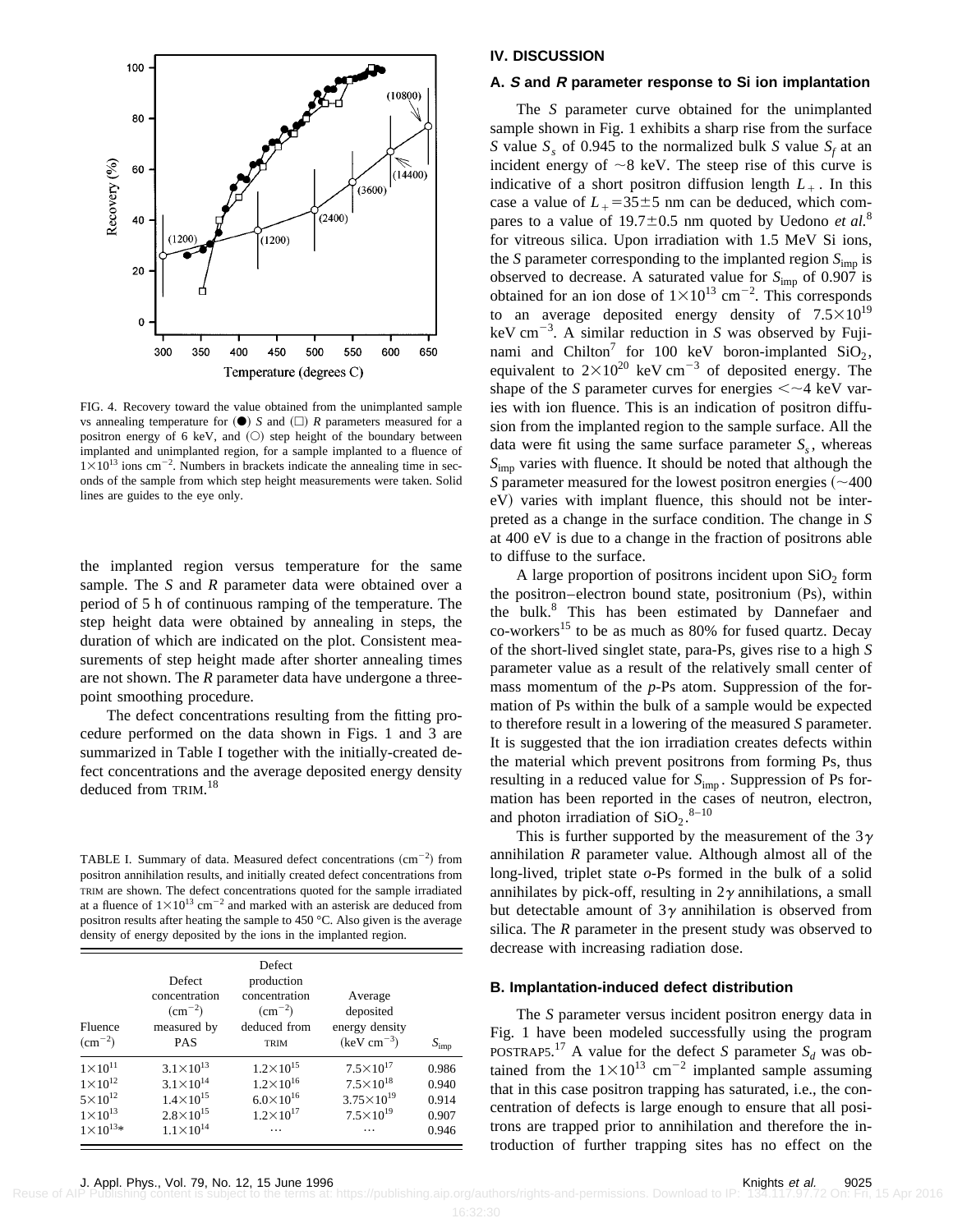measured *S* parameter. The results of the fitting procedure are summarized in Table I. Figure 2 shows the defect model used to generate the fits shown in Fig. 1, plotted together with a distribution of defects deduced from the ionimplantation simulation program TRIM.<sup>18</sup> Both require some detailed description.

The positron data could not be modeled satisfactorily using the vacancy profile generated by TRIM, which assumes that atomic displacements are created exclusively by nuclear stopping. From previous studies of irradiated silica, $\delta$  it is, however, expected that vacancies should account for at least some of the positron trapping. Although vacancy-type defects would usually be expected to increase the *S* parameter above the value for the undefected bulk, $6$  it has been suggested that in silica they trap positrons and thereby prevent the formation of Ps, reducing the *S* parameter as described above.<sup>8</sup>

Because the measured defect distribution does not match the vacancy distribution predicted by TRIM, the identification of further trapping sites is aided by the knowledge that they are therefore likely associated with the electronic, rather than nuclear, stopping of the implanted ions. Structural damage to  $SiO<sub>2</sub>$  caused by ionization can be associated with

- ~i! the breaking of Si—O bonds with the subsequent movement of the O away from the Si sufficiently far to prevent the bond reforming,  $19$
- (ii) the breaking of a strained Si-Si bond around a preexisting oxygen vacancy, or
- (iii) the radiolysis of a hydroxyl group.<sup>20</sup>

The dominant broken-bond defects in silica are the  $E'$  center, the NBOHC, and the peroxy radical oxygen hole center (PROHC). These defects have been described in detail by Griscom.<sup>21</sup> The  $E'$  center is positively charged, whereas the subsequent trapping of an electron at the NBOHC results in the creation of a negatively charged defect of the form  $\equiv$ Si– O–. Therefore, the NBOHC would be expected to trap positrons with far greater efficiency than the  $E<sup>′</sup>$  center. The suggestion that the NBOHC acts as a positron trapping site has been used to explain the variation in Ps suppression among  $SiO<sub>2</sub>$  samples containing varying concentrations of OH impurities.<sup>8</sup> The Ps formation probability for synthesized vitreous  $SiO<sub>2</sub>$  specimens with OH concentrations  $\leq$  ppm was found to be lower than that for one with an OH concentration of  $\leq 200$  ppm. Kerwin and Galeener<sup>22</sup> have shown that the creation of  $E'$  centers due to x-ray irradiation increases linearly with radiation dose for OH $\approx$ 1200 ppm and nonlinearly for OH $\approx$ 4 ppm. The increased relative growth of the  $E'$  center in the low OH concentration sample was attributed to the abundance of preexisting  $E'$  centers which merely require activating by irradiation. These preexisting defects are thought to be suppressed by OH groups. The authors suggested that this idea may be extended to include the NBOHC. Alternatively, the creation of such defects by the radiolysis of a hydroxyl group may result in the concentration of NBOHCs being directly dependent on the concentration of OH.

The samples in the present study contained concentrations of OH groups between 900 and 1200 ppm. Although all of the spectra in Fig. 1 were obtained from equivalent starting material and hence contain the same concentration of OH impurities, the sample implanted with a dose of  $1\times10^{13}$  $\text{cm}^{-2}$  shown in Fig. 3 originated from an alternative batch. The difference in  $S_{\text{imp}}$  between the two  $1\times10^{13}$  cm<sup>-2</sup> samples in Figs. 1 and 3 can therefore be attributed to differing concentrations of OH groups in the preimplanted material.

Figure 1 also shows the effect of photobleaching on the value of  $S_{\text{imp}}$  for the  $1 \times 10^{12}$  cm<sup>-2</sup> sample. A similar response for all postimplantation photobleaching was observed, however, only that for the  $1\times10^{12}$  cm<sup>-2</sup> sample is shown to maintain clarity. The effect of a small increase of *S*imp shows that the photobleaching has relatively little effect on positron trapping. Albert *et al.*<sup>23</sup> showed that bleaching of irradiated silica with a KrF excimer laser significantly reduced the optical absorption  $B_2$  band, associated with a single oxygen vacancy. Furthermore, evidence that ArF excimer laser bleaching is more efficient than KrF has been shown.<sup>1</sup> The single oxygen vacancy can therefore be eliminated as an efficient positron trapping site relative to other sites created by the ion implantation. In the same study<sup>1</sup> it was found that the  $E'$  band exhibited a remarkable resistance to bleaching. It has also been observed in preliminary photoluminescence studies that both the NBOHC-related 1.9 eV photoluminescence band<sup>24,25</sup> and the 4.8 eV absorption band associated with  $\equiv$ Si–O<sub>-</sub> (Ref. 26) are persistent and remain present when the samples have received 24 J cm<sup>-2</sup> of 6.4 eV photons.27

The defect profile used to model the *S* parameter data in Fig. 1 can be explained in terms of two defect types, the first resulting from the ionizing effects of the Si ion implantation and most likely associated with oxygen hole centers with or without trapped electrons, and the second a result of vacancy-type defects caused by nuclear stopping of the incident ions. These two types of defects have been identified as trapping sites for positrons in 100 keV boron-irradiated thermally grown  $SiO_2$ .<sup>7</sup>

The model assumes a uniform distribution of defects (shown schematically in Fig. 2) assigned an arbitrary trapping rate of  $3\times10^{14}$  s<sup>-1</sup> [i.e., the trapping rate for point defects in Si (Refs. 16, 28] extending to a depth of 2.2  $\mu$ m. It is clear from the shape of the defect profile required to model the positron data that it is necessary to include in the model a contribution from electronic stopping. In order to obtain a profile of defect density versus depth it is necessary to assume a value for the energy lost via electronic stopping per defect created: We have assumed an average of 30 eV is expended in each ionization event, $29$  and that seven events cause the creation of one positron trapping site associated with a NBOHC. The electronic stopping defects, summed with the monovacancies (electronic plus nuclear contributions), result in a defect profile which resembles that required to model the positron data.

The growth of the defect concentration up to a dose of  $5\times10^{12}$  cm<sup>-2</sup> is seen to be approximately linear, i.e., newly implanted ions form the same number of stable defects as previously implanted ions, with no interaction between defects produced by different ions. This is in contrast to the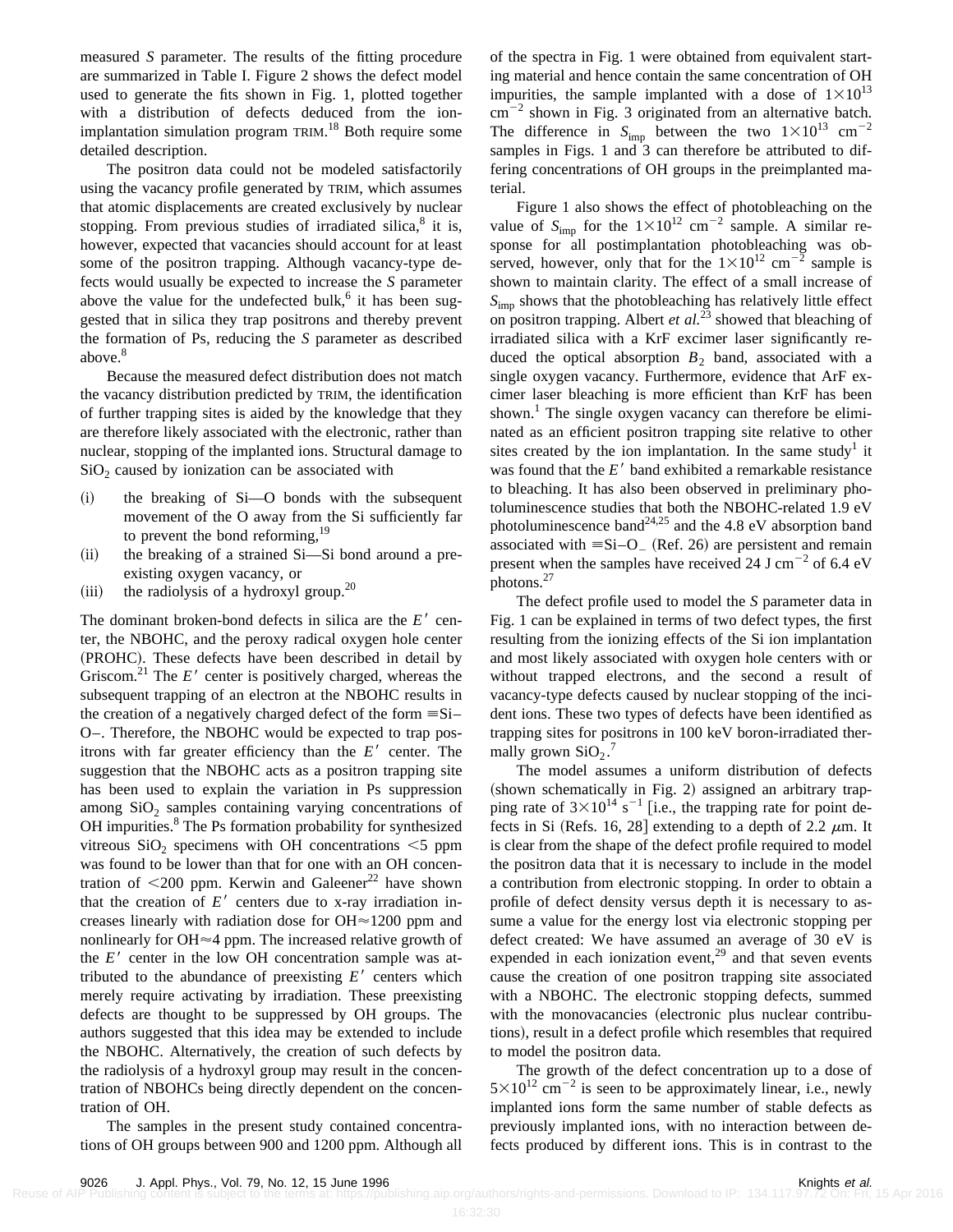sublinear growth of defects observed by Nielsen *et al.*<sup>30</sup> using PAS, for Si ion-implanted  $p$ -type Si $(100)$  in the same dose range; however, Simpson *et al.* found the growth of defects in ion-implanted  $Si(100)$  to be linear up to a fluence of  $10^{12}$  cm<sup>-2,31</sup> The absolute defect concentrations obtained from fitting of the PAS data are  $\sim$  40 times less than the concentration of defects predicted by TRIM. An identical comparison of defect concentrations obtained from PAS and TRIM by Simpson *et al.*<sup>31</sup> found that the concentrations obtained from PAS were an order of magnitude less than those from TRIM. This apparent discrepancy can be explained by the recombination of defects after their initial creation, which is not accounted for by TRIM.

The reduction of Ps following ion irradiation (due to the trapping of positrons in radiation-induced defects) forms the basis from which the defect concentrations in Table I are calculated. It is noted that the fitting procedure used in this study ignored the existence of defects in the silica prior to implantation; however, the model in this case is still applicable. If one assumes that there are two defect states (one corresponding to ion implantation-induced defects and the other to preexisting defects prior to implantation), the total trapped fraction is given by

$$
F = (\nu_1 C_1 + \nu_2 C_2) / (\lambda_f + \nu_1 C_1 + \nu_2 C_2),
$$
\n(7)

where *F* is the total trapped fraction,  $\nu_1$  and  $\nu_2$  are the trapping rates for positrons into ion-induced defects and preexisting defects, respectively,  $C_1$  and  $C_2$  are the defect concentrations, and  $\lambda_f$  is the annihilation rate (1/lifetime) of freely diffusing positrons in the sample. By ignoring the presence of preexisting defects (a necessary approximation in this study), it can be seen from Eq.  $(7)$  that an artificially large value of  $C_1$  could be obtained. This problem may be offset by increasing the value of  $\lambda_f$  in Eq. (7). It is noted that the depth and shape of the defect profile used are not affected by this—only the absolute concentrations are affected.

#### **C. Volume compaction**

Volume change in the implanted samples was measured by profiling the surface height discontinuity at the boundary of an area masked during implantation. For the  $1\times10^{13}$  cm<sup>-2</sup> sample a step height of  $20\pm2$  nm was measured. The compaction of silica under irradiation has been well documented.<sup>19,29,32,33</sup> Eernisse and Norris<sup>19</sup> showed that for 500 keV Ar-implanted silica the compaction increased with fluence up to a value of  $\sim$ 1 $\times$ 10<sup>14</sup> cm<sup>-2</sup> equivalent to a deposited energy density of  $5 \times 10^{20}$  keV cm<sup>-3</sup>, and then saturated. They were also able to separate compaction resulting from ionization and from atomic collisions (i.e., displacement). Compaction due to the atomic collisions was found to be  $\sim$ 200 $\times$  greater than that for ionization, for a given ion energy. The ionization-induced compaction was consistent with broken Si—O bonds and therefore the formation of NBOHCs. It should be noted that radiation-induced compaction results in the closing of free space within the bulk of the silica, which can be expected to contribute to the suppression of Ps.

#### **D. Heating effects**

The results of isochronal annealing of a sample implanted to a fluence of  $1\times10^{13}$  cm<sup>-2</sup> are shown in Fig. 3 and are similar to those obtained for thermally grown  $SiO<sub>2</sub>$  by Fujinami and Chilton.<sup>7</sup> Annealing effects are observed at 350 °C and complete recovery of the unimplanted *S* parameter spectrum is observed at 600 °C. At 450 °C a change in the shape of the spectrum is observed compared to that for lower temperatures. The recovery of the end-of-range defects appears to be faster than that for the defect region nearer the surface. The *S* parameter curve for the sample annealed at 450 °C has been modeled assuming complete recovery of the defect region from 1.5  $\mu$ m below the surface and only partial recovery of the defect region up to 1.5  $\mu$ m. This model is shown as the shaded block in Fig. 2. The distribution of defects caused by atomic collisions is peaked at  $\sim$ 1.7  $\mu$ m, whereas defects associated with electronic stopping are found in greater concentrations closer to the surface. This may be an indication that the vacancy-type defects anneal at a faster rate than those resulting from broken-bonds.

Griscom<sup>21</sup> pointed out that a diversity of production and annealing kinetics for irradiated  $SiO<sub>2</sub>$  samples exist, depending on the character of the irradiation and the water content and thermal history of the sample. An annealing temperature of around 600 °C for NBOHCs is consistent with previous results. $^{21}$  Also, Dannefaer and co-workers<sup>15</sup> reported that the recovery of mono- and divacancies in synthetic  $\alpha$ SiO<sub>2</sub> begins at around 300 °C.

The structural recovery of the sample is indicated by the decrease in step height at the boundary of the implanted region with increasing temperature. Figure 4 shows the % recovery of step height versus temperature. Following an anneal at 650 °C the step height was decreased to  $5\pm1$  nm, from  $20\pm2$  nm observed after irradiation. This reduction confirms the annealing of structural defects and is consistent with previous results.<sup>19</sup> Also shown in Fig. 4 is the % recovery of both the *S* and *R* parameters measured for an incident energy of 6 keV. These measurements were made as the temperature was ramped over a 5 h period in contrast to the measurement of step height which was made in discrete steps. A clear correlation is observed between the *S* and *R* parameters confirming the *S* parameter dependence on Ps suppression.

## **V. CONCLUSIONS**

Si ion implantation-induced defects in fused silica have been probed using a variable-energy positron beam. The *S* parameter for the implanted region was lower than that for the unimplanted, and decreased with increasing radiation fluence. A saturated value of  $S \sim 0.91$  was observed for a fluence of  $1 \times 10^{13}$  cm<sup>-2</sup>. The reduction in the measured *S* parameter value is associated with the suppression of Ps formation resulting from the trapping of positrons by radiation-induced defects. The defect distribution used to model the *S* parameter data encompasses two distinct defect types in the implanted material: nonbridging oxygen hole centers caused by the electronic stopping of the ions and subsequent breaking of bonds; and open volume defects